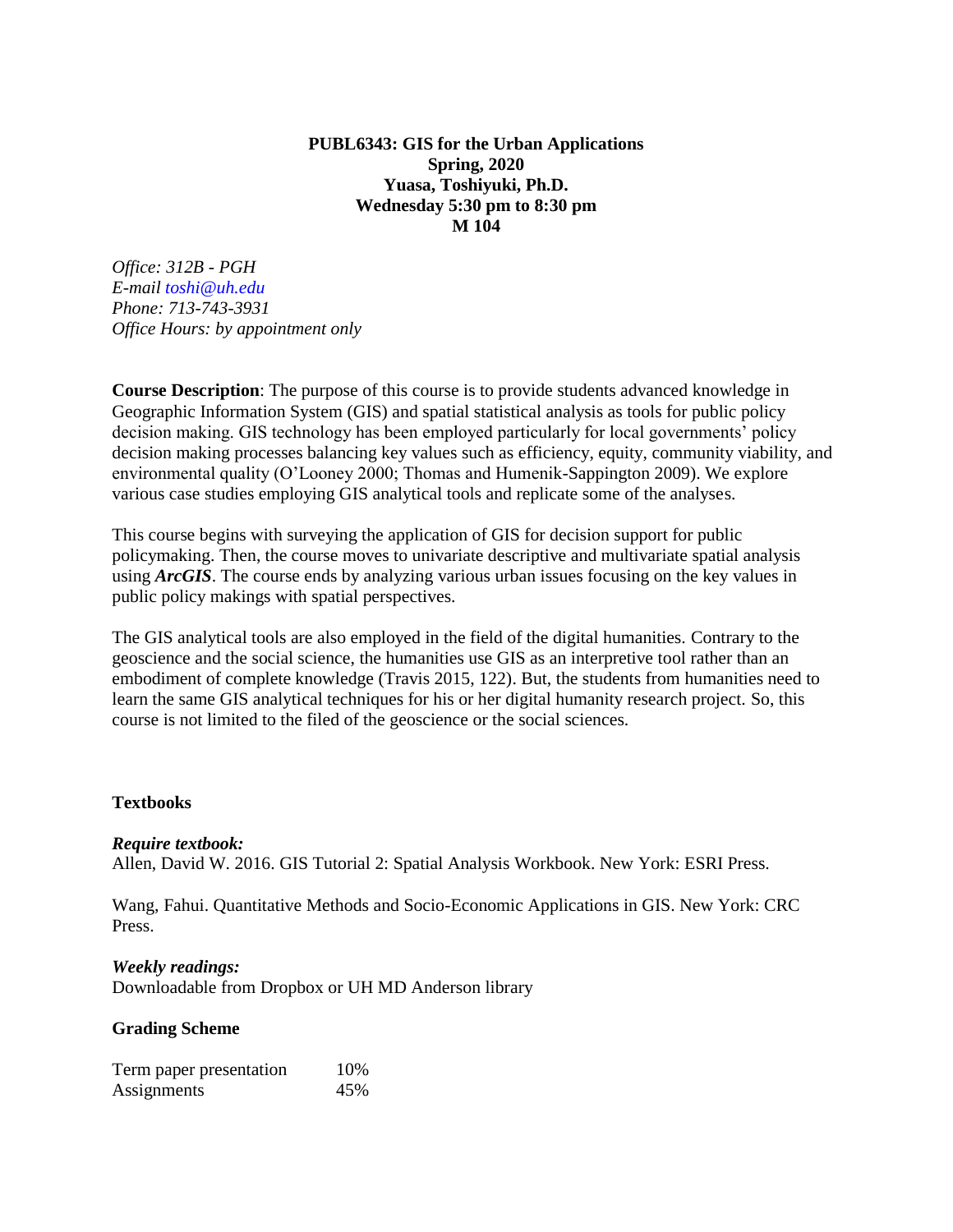Term paper 45%

#### **Assignments**

There will be several assignments over the course of the semester. Students are using assigned GIS or spatial analytical tool(s) to analyze the assigned data and to provide a written report of their findings. Both assignment documents and datasets are available from our class **Dropbox**. If the data files exceed the upload capacity of the Dropbox, I will upload them to **Box.net**. **The late submission document will not be graded.** If you encounter serious emergencies such as illness during the submission period, submit the proper documentation such as a doctor's note. It is your responsibility to contact me.

#### **Term Paper**

Each student can choose his or her research topic relating to his or her area of interest. You will present your research on the last day of the course, **April 22<sup>nd</sup>**, and submit your final version of your term paper by **April 29th** .

## **University Policies**

*Academic Honesty Policy* ([http://www.uh.edu/provost/shared-interest/policy](http://www.uh.edu/provost/shared-interest/policy-guidelines/honesty-policy/)[guidelines/honesty-policy/](http://www.uh.edu/provost/shared-interest/policy-guidelines/honesty-policy/))

• The consequences of an academic honesty infraction: suspension, expulsion, and a violation notation on their permanent record.

#### *Academic Accommodations for Students with Disability*

(<http://www.uh.edu/provost/shared-interest/policy-guidelines/student-disability-accommodation/>)

**Students with Disabilities:** The College of Liberal Arts and Social Sciences, in accordance with 504/ADA guidelines, is committed to providing reasonable academic accommodations to students who request them. Students seeking accommodation must register with the Center for Students with Disabilities (CSD) 713-743-5400 and present approved documentation to me as soon as possible.

\*If you need special accommodation to meet any of the requirements of this course, please contact me by the second class session.

**Counseling and Psychological Services:** Counseling and Psychological Services (CAPS)- [www.uh.edu/caps-](http://www.uh.edu/caps)-are available for students having difficulties managing stress, adjusting to college, or feeling sad and hopeless. You can reach CAPS) by calling 713-743-5454 during and after business hours for routine appointments or if you or somebody you know is in crisis. The "Let's Talk" program provides a drop-in consultation service at convenient locations and hours around campus. [http://www.uh.edu/caps/outreach/lets\\_talk.html](http://www.uh.edu/caps/outreach/lets_talk.html)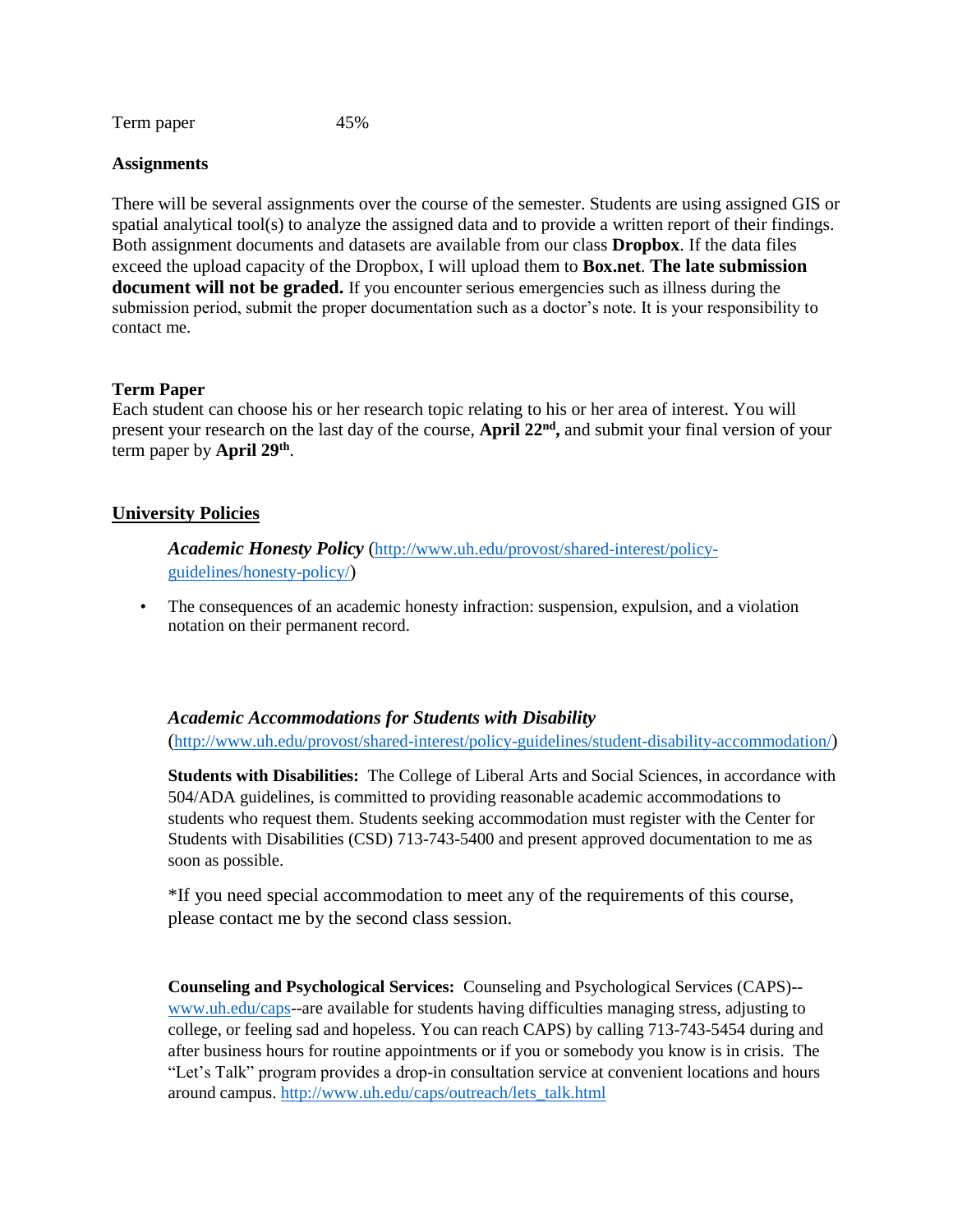#### **Classroom Conduct:**

**Student Conduct Policy:** CLASS students are expected to abide by the University of Houston's Code of Student Conduct:<http://www.uh.edu/dos/behavior-conduct/student-code-of-conduct/>

#### **Policy on Cell Phone and Laptop Use**

DO NOT USE your electronic devices for playing with social media sites such as Facebook, Twitter, etc., texting, email, web surfing during the class session. **If you are expecting a workrelated emergency message or call, please sit closer to the door and replay the text message or take the call outside of the classroom.** Needless to say, your cell phone or tablet should be either turned off or in manner mode during each class session.

#### **Attendance**

If you miss **three class sessions** without my approval, I will take out ten percent (10 points) course grade points from the total (100 points). **Also please avoid being late for a class** since it is very disturbing to the other students. A student being late for class frequently will lose his or her participation points.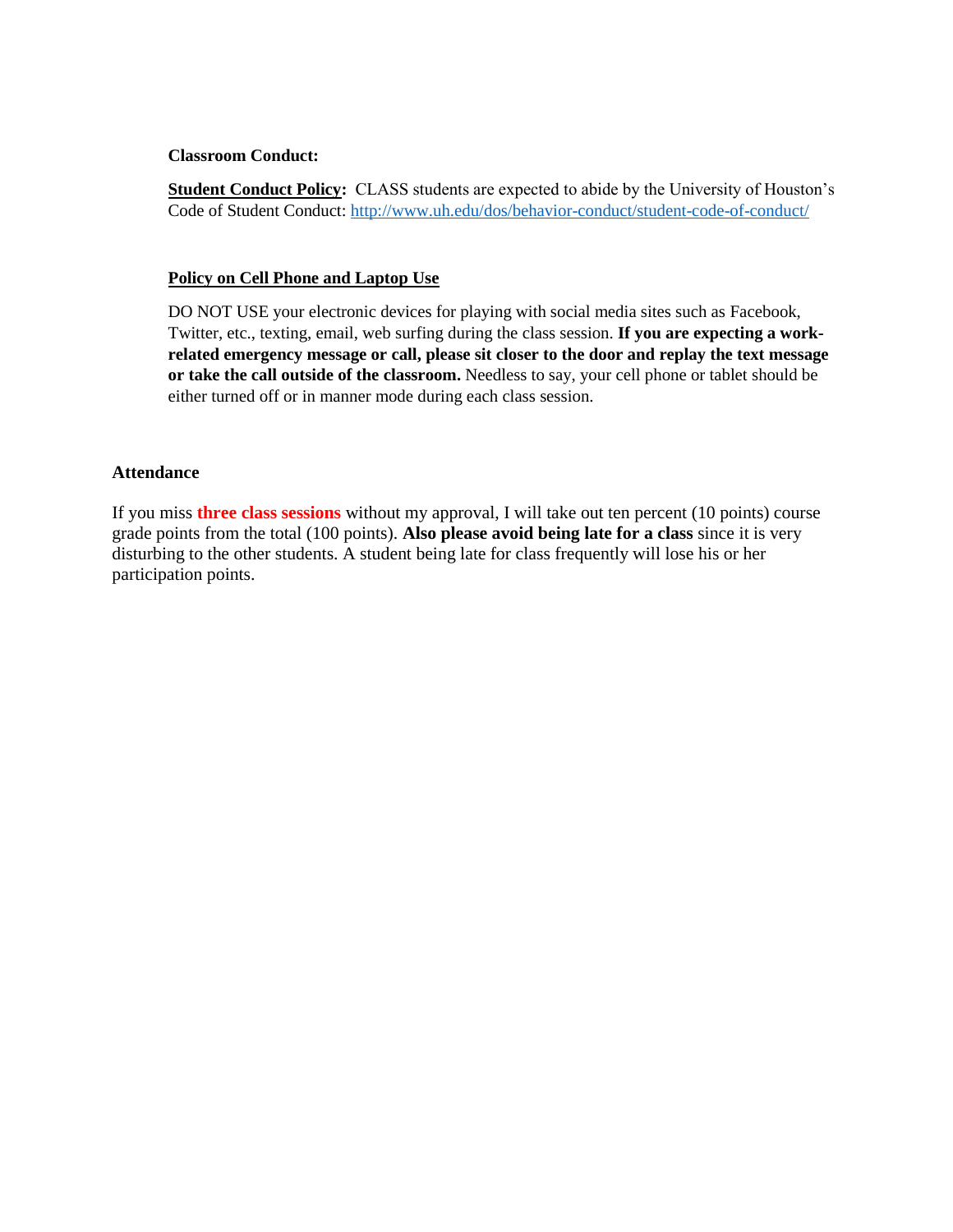## **Course Schedule**

# *Introduction*

# **Topic**

**Data Structure Compiling data for ArcMAP Basic Feature of GIS and ArcMap**

## **Readings**

*Required*  \*Steinberg and Steinberg Chapter 1 (Why think spatially?)

## *Read two of the readings from the following:*

O'Looney, John. 2000. Beyond Maps: GIS and Decision Making in Local Government. Redlands: ESRI Press. *Chapter 1-Introduction, Chapter 2-GIS and Decision Making, Chapter 5-Integrating Public Values using GIS Technology, Chapter 6-Using GIS to promote efficiency, Chapter 7-Using GIS to promote equity.* 

Greene, R. W. 2000. GIS in Public Policy. Redlands: ESRI Press. *Chapter 1-Education, Chapter 2- Health and Safety, Chapter 4-Environment, Chapter 5-Social Services* 

**Travis, Charles. 2015. Abstract Machine: Humanities GIS. Redland: Esri Press. Chapter 2 and 3.**

## *Lecture Series 1: GIS for decision support*

**Topic**

## **GIS Urban Applications**

Nyerges, Timothy L., and Piotr Jankowski. 2010. Regional and Urban GIS: A Decision Support Approach. New York: Guilford Press. *Chapter 1 & 2* 

Burby, R. J. (2006). "Hurricane Katrina and the Paradoxes of Government Disaster Policy: Bringing About Wise Governmental Decisions for Hazardous Areas." The Annals of the American Academy of Political and Social Sciences **604**(1): 171-191.

Giusti de Perez, Rosario C., and Ramon A. Perez. 2008. *Analyzing Urban Poverty: GIS for the Developing World*. Redlands: ESRI Press. *Chapter 1*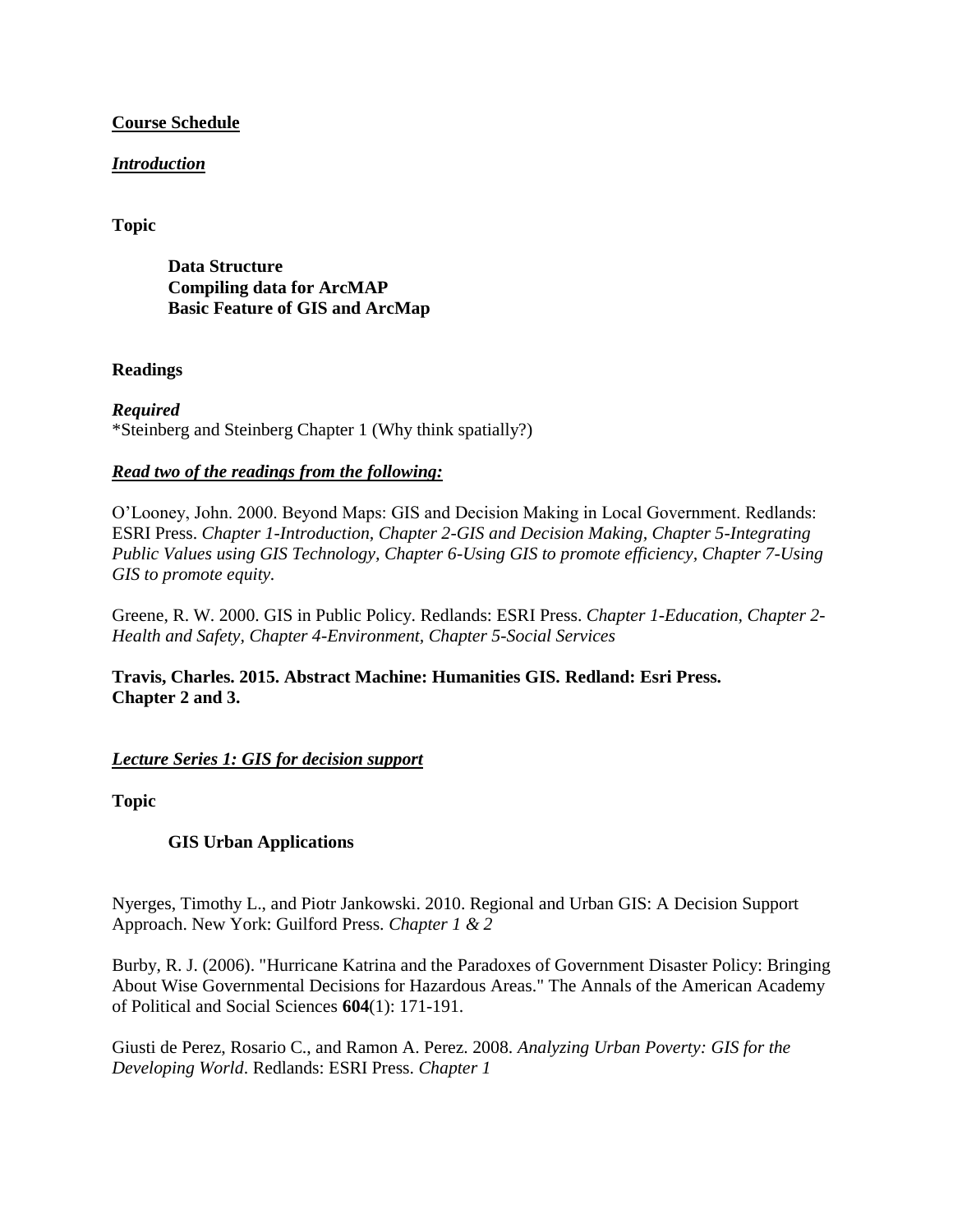Gnapati, Sukumar. 2011. "Uses of Public Participation Geographic Information Systems Applications in E-Government," Public Administration Review, May/June: 425-434.

Thomas, Christopher, and Nancy Humenik-Sappington. 2009. GIS for Decision Support and Public Policy Making. Redland: ESRI Press. Chapter 1 through 7 *Chapter 1: Decision Support for Budget and finance Chapter 2: Defending a decision/reaching a compromise Chapter 3: facilitating public participation in decision making Chapter 4: Making decisions under pressure Chapter 5: Decision support for allocating resources Chapter 6: Making decisions on the fly Chapter 7: Supporting policies with GIS* 

#### **Case studies**

Elena, Fagotto, and Fung Archon. 2006. "Empowered Participation in Urban Governance: The Minneapolis Neighborhood Revitalization Program." *International Journal of Urban and Regional Research* 30 (3):638-55.

Peterson, Anne F., Barbara Sgouraki Kinsey, Hugh Bartling, and Brady Baybeck. 2008. "Bringing the Spatial In: The Case of the 2002 Seattle Monorail Referendum." *Urban Affairs Review* 43 (3):403-29.

## *Lecture Series 2: Introduction to Spatial Data and ArcGIS exploratory analysis*

**Topic**

**GIS Data for Urban Management and Development Census Data Color Decision for Maps**

*\*Selecting Color Scheme for Maps*  Consult www.ColorBrewer.org

\*ESRI ArcGIS 10.3 Help (http://resources.arcgis.com/en/help/)

\*ESR ArcGIS tutorial (http://learn.arcgis.com/en/projects/get-started-with-arcgis-online/)

Working with Layers \*(http://resources.arcgis.com/en/help/main/10.1/index.html#/Adding\_layers\_to\_a\_map/00660000000 t000000/) *Mapping where things are Mapping the most and least Mapping density*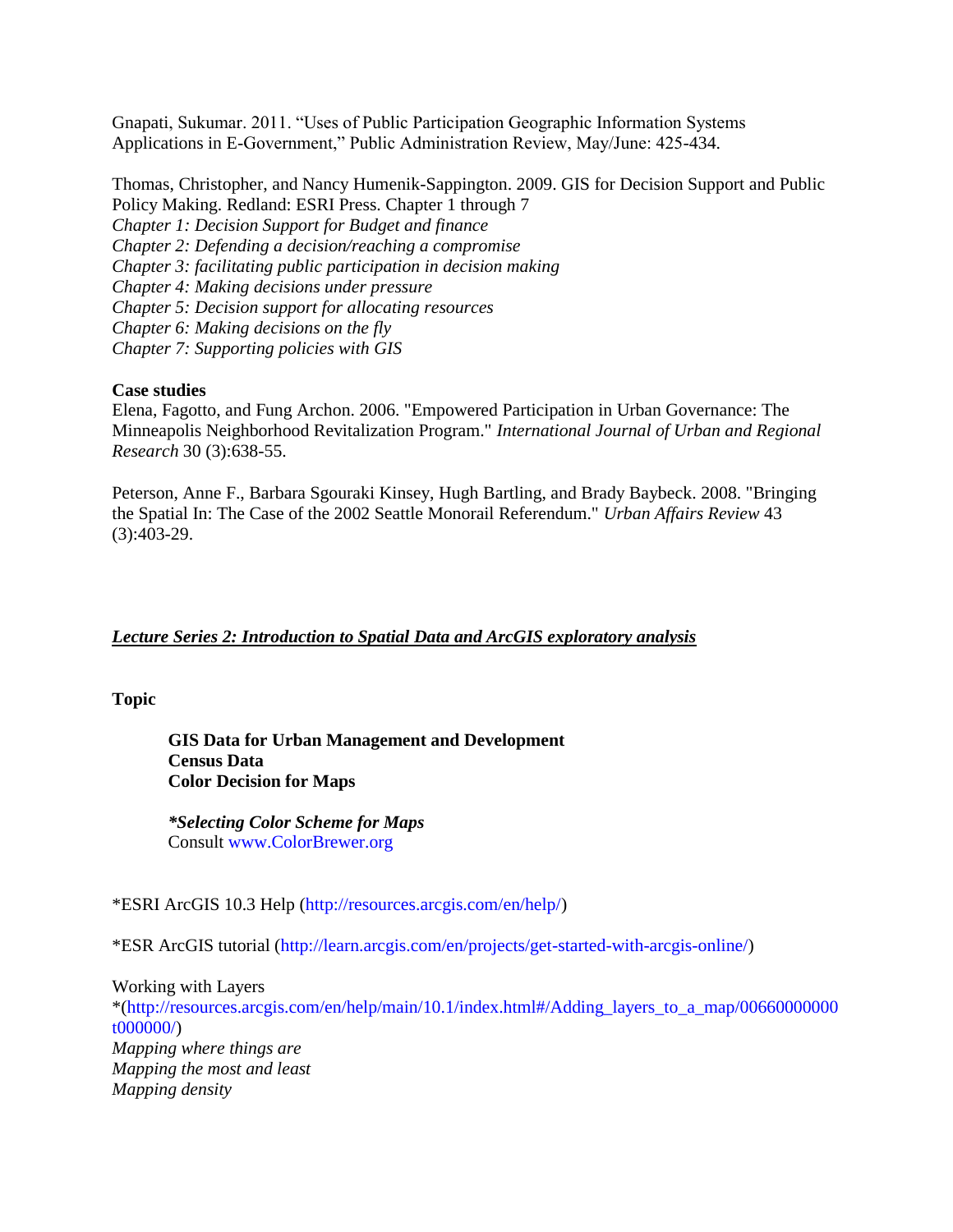DeMers, Michael N. 2009. GIS for Dummies. New York: John Wiley & Sons. *Part I & Part II*. (**You can check out the e-book of this book from UH library**)

Maanteay and Ziegler: Chapter 2 Spatial Data and Basic Mapping Concept

## *Lecture Series 3: Lining Up Data*

**Coordinate Systems**

#### **Coordinate & Projections**

**Sipes, James L. 2005. "Mapmaking and GIS" Cadalyst; Dec2005, Vol. 22 Issue 12, p48- 50, 3p** 

Mitchell, Andy. 1999. The ESRI Guide to GIS Analysis Volume 1: Geographic Patterns & Relationships Redland: ESRI Press. *Chapter 2* 

## *Applications:*

*(Recommended)* 

MacDonald, Heather.Alan Peters. 2011. Urban Policy and the Census. Redlands: ESRI Press. *Chapter 1* 

Johnson, M., W. L. Gorr, et al. (2005). "Location of service facilities for the elderly." Annals of operation research **136**(1).

Robert B Kent, and Richard E Klosterman. 2000. GIS and mapping: Pitfalls for planners. American Planning Association. Journal of the American Planning Association 66, no. 2, (April 1): 189-198.

Glick, J. (2008). "Gentrification and the Racialized Geography of Home Equity." Urban Affairs Review **44**: 280-295.

Hertel, Karen, and Nancy Sprague. 2007. "GIS and census data: tools for library planning." Library Hi Tech. Vol.25, No. 2: 246-259

Kent, Robert B., and Richard E. Klosterman. 2000. "GIS and mapping: Pitfalls for Planners." Journal of the American Planning Association, Spring 66, 2: 189-198

*Lecture Series 4: Spatial Data Construction* 

*Topic*

*Geodatabases Geocoding*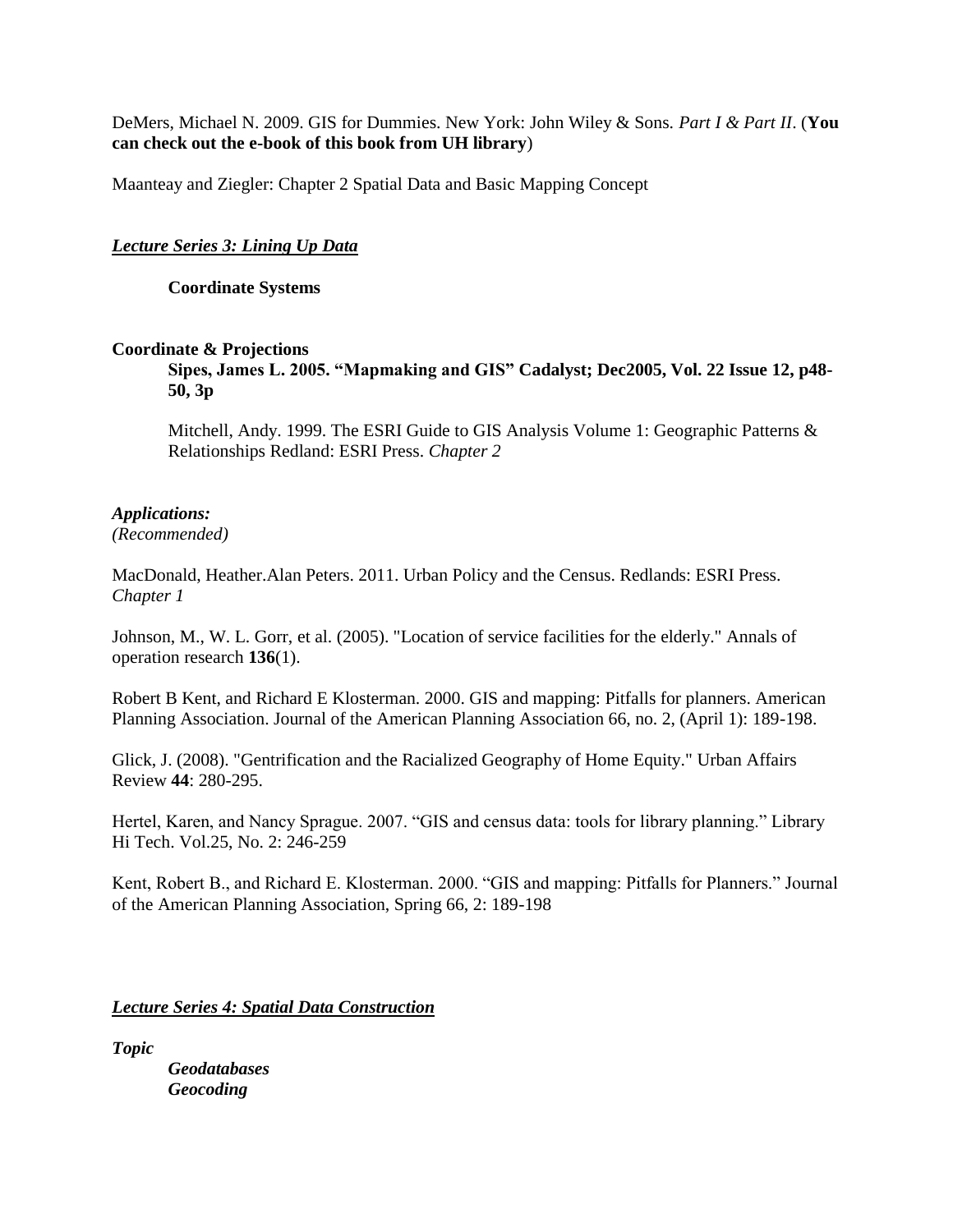#### \*ESRI ArcGIS Tutorial Geocoding

(http://resources.arcgis.com/en/help/main/10.1/index.html#//002500000006000000)

*Applications: (Recommended)* 

Rushton, G., M. P. Armstrong, et al. (2006). "Geocoding in Cancer Research: A Review." American Journal of Preventive Medicine **30**(2, Supplement 1): S16-S24.

Whitsel, E., P. M. Quibrera, et al. (2006). "Accuracy of commercial geocoding: assessment and implications." Epidemiologic Perspectives & Innovations **3**(1): 8. Oliver, M. N., K. Matthews, et al. (2005). "Geographic bias related to geocoding in epidemiologic studies." International Journal of Health Geographics **4**(1): 29.

Karimi, H. A., M. Durcik, et al. (2004). "Evaluation of Uncertainties Associated with Geocoding Techniques." Computer-Aided Civil & Infrastructure Engineering **19**(3): 170-185.

Robinson, J., S. Wyatt, et al. (2009). "Methods for Retrospective Geocoding in Population Studies: The Jackson Heart Study." Journal of Urban Health **87**(1): 136-150.

#### *Lecture Series 5: Data Analysis I*

*Finding what's inside Finding what's nearby* 

#### *Mapping change*

\*Allen, David. GIS Tutorial 2 Chapter 4 (What's Inside) \*Allen, David. GIS Tutorial 2 Chapter 5 (What's Nearby)

*Applications: (Recommended)* 

Mitchell, Andy. 1999. The ESRI Guide to GIS Analysis Volume 1: Geographic Patterns & Relationships Redland: ESRI Press. *Chapter 3* 

Fischer, C. S., G. Stockmayer, et al. (2004). "Distinguishing the Geographic Levels and Social Dimensions of U.S. Metropolitan Segregation, 1960-2000." Demography **41**(1): 37-59.

Logan, J., B. J. Stults, et al. (2004). "Segregations of Minorities in the Metropolis: Two Decades of Change." Demography **41**(1): 1-22.

Edwards Jr, D. D., and N. Darnall "Averting Environmental Justice Claims? The Role of Environmental Management Systems." Public Administration Review **70**(3): 422-433.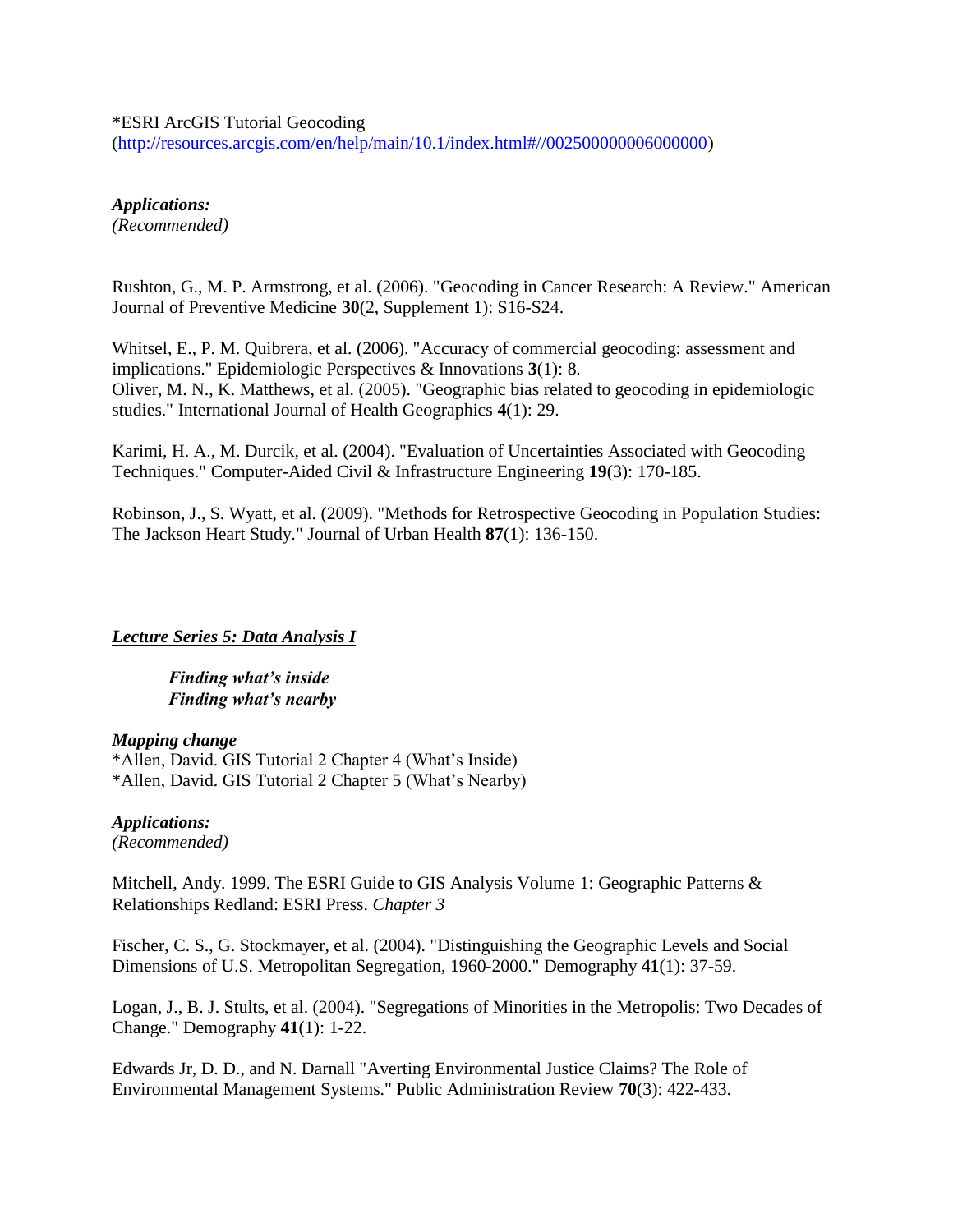Fischer, M. J. (2008). "Shifting Geographies." Urban Affairs Review: 475-496.

Rosamond, W. D., L. E. Chambless, et al. (1998). "Trends in incidence of myocardial infarction and in mortality due to coronary heart disease, 1987 to 1994." New England Journal of Medicine **339**: 861-867.

Santiago, A. M., G. C. Galster, et al. (2010). "LOW-INCOME HOMEOWNERSHIP: DOES IT NECESSARILY MEAN SACRIFICING NEIGHBORHOOD QUALITY TO BUY A HOME?" Journal of Urban Affairs **32**(2): 171-198.

McLafferty, Sara. 2003. "GIS and Health Care" Annual Review of Public Health, 24: 25-42. 7

# *Lecture Series 6: Data Analysis II*

**Topic**

## **GIS Network Analysis Measuring distances and travel time**

Wang, Fahui. Quantitative Methods and Socio-Economic Applications in GIS. New York: CRC Press. **Chapter 2**

\*ESRI ArcGIS tutorial Geostatistical Analysis (http://resources.arcgis.com/en/help/main/10.1/index.html#//0031000000nz000000)

# *Applications:*

*(Recommended)* 

Maroko, A., J. Maantay, et al. (2009). "The complexities of measuring access to parks and physical activity sites in New York City: a quantitative and qualitative approach." International Journal of Health Geographics **8**(1): 34.

Cromley, Ellen K. 2003. "GIS and Disease" Annual Review of Public Health. 24: 7-24

Crampton, J. W. (2004). "GIS and Geographic Governance." Cartographica **39**(1): 41-53.

Mennis, J. (2003). "Generating Surface Models of Population Using Dasymetric Mapping." Professional Geographer **55**(1): 31-42.

Andresen, M. A. and P. L. Brantingham (2008). "Visualizing Ambient Population Data within Census Boundaries: A Dasymetric Mapping Procedure." Cartographica **43**(4): 267-275.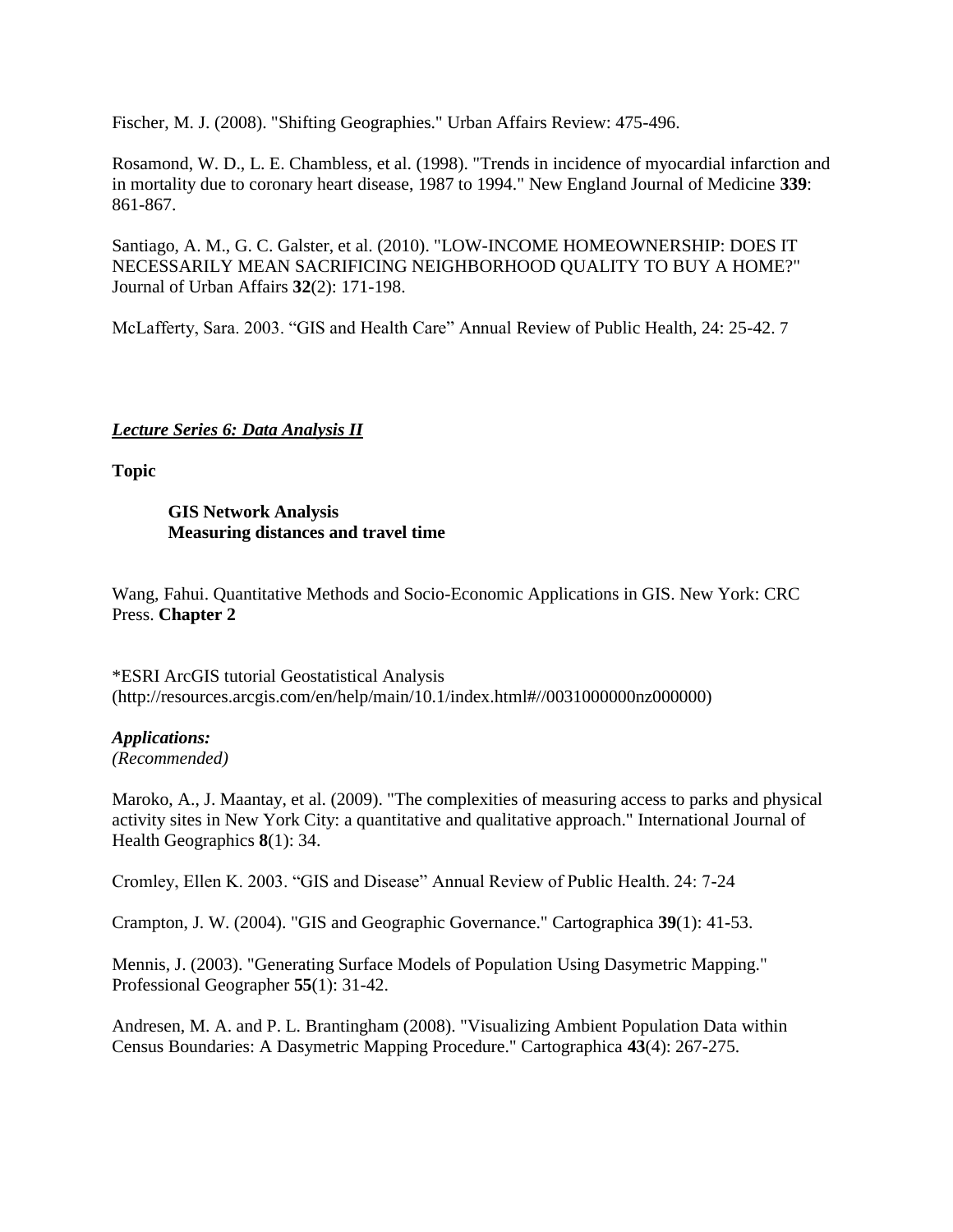*Lecture Series 7: Data Analysis III*

**Topic**

**Trade Areas Analysis Spatial Accessibility Analysis**

Wang, Fahui. Quantitative Methods and Socio-Economic Applications in GIS. New York: CRC Press. **Chapter 4 & 5**

*Lecture Series 8: Data Analysis IV*

**Topic** 

**Spatial Cluster Analysis Average Nearest Neighbor Getis-Ord General G Multidistance Clustering**

Wang, Fahui. Quantitative Methods and Socio-Economic Applications in GIS. New York: CRC Press. **Chapter 6 & 8**

*Lecture Series 9: Data Analysis V*

**Topic**

**Spatial Smoothing and Spatial Interpolation Area-based Spatial Interpolation**

Wang, Fahui. Quantitative Methods and Socio-Economic Applications in GIS. New York: CRC Press. **Chapter 3**

*Lecture Series 10: Data Analysis VI*

**Topic**

**Spatial analysis**  *Spatial Correlation spatial autocorrelation (global)*